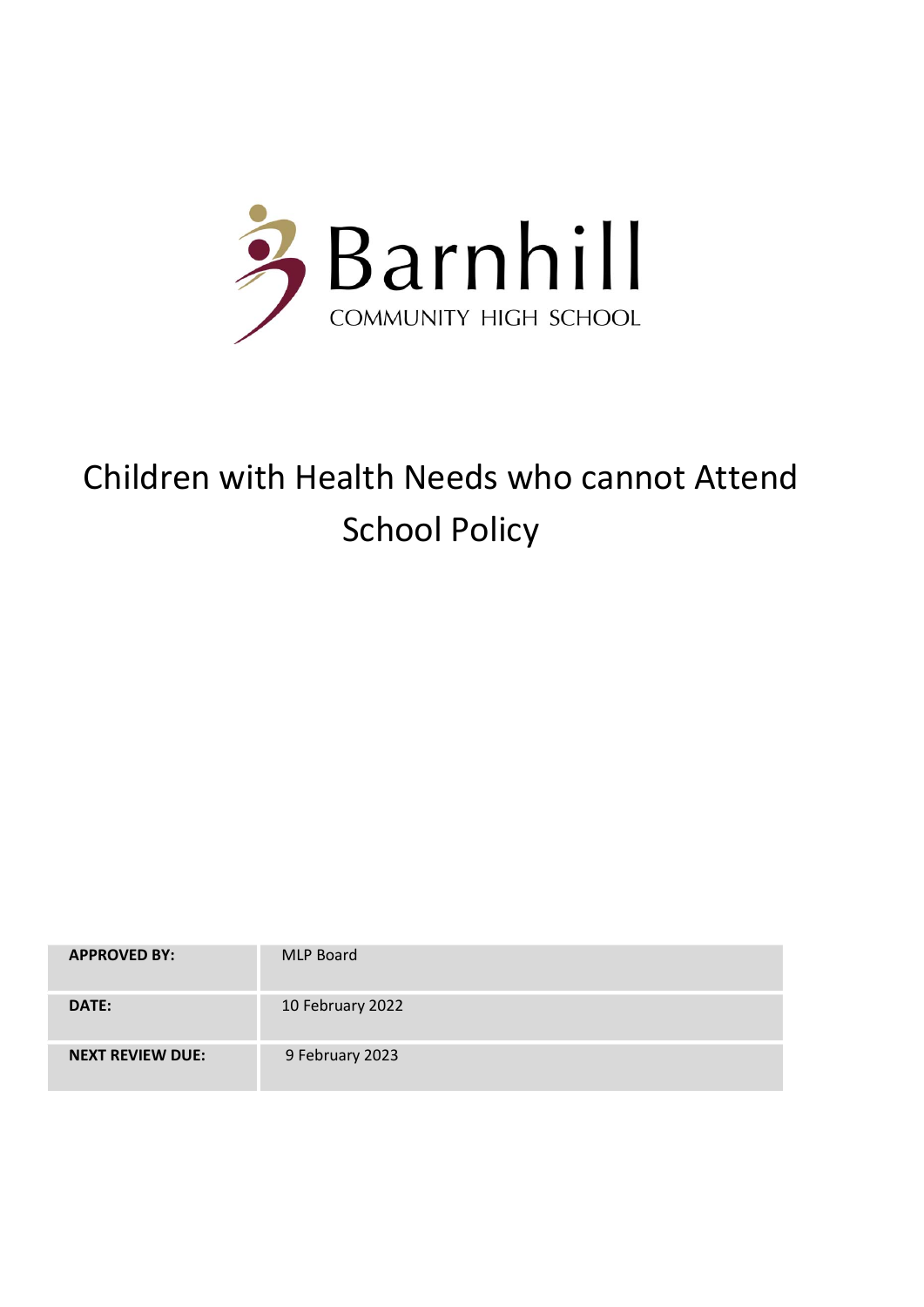### Aims

At Barnhill Community High School, we aim to ensure that all children, regardless of circumstance or setting, receive a good education to enable them to shape their own futures. Children and young people may miss school due to health reasons. This may be illness (physical or mental health), injury or a planned admission to hospital. The health problem may be time-limited, or a child may have a long-term condition.

Most absences will be for minor, short-term health problems and absences from school will be short and infrequent. In such a case, Barnhill Community High School would work with the child's family to arrange any educational support relating to such absences.

However, some children may miss school for longer periods due to health reasons which prevent them from attending school. This policy sets out the alternative education arrangements of those children and the role of the London Borough of Hillingdon in providing such provision. The Local Authority in which the child resides is responsible for arranging and meeting the costs of their alternative provision.

### School arrangements

Whilst the local authority is responsible for ensuring that alternative education arrangements are made, pupils (except in very limited circumstances that must be agreed by the local authority and the school) remain on their registered school roll throughout their absence. The prime responsibility for their education remains with their school.

Barnhill Community High School would be responsible for:

- Referring pupils to the Pupil Support Team via the local authority's named officer
- Working with the local authority to identify the education provision needed, the review of provision, monitoring of pupil progress and arrangements for reintegration into school
- Sharing curriculum information with the alternative provision provider to ensure parity in lesson coverage – the child's class teacher would be expected to liaise with the provider to this effect
- Ensuring that the pupil still feels part of the school community and maintains contact, (e.g. providing information about school news and facilitating contact with other pupils, such as: messages and the sharing of class good wishes)
- Supporting their education, (e.g. by providing access to our web-based learning sites, learning materials, assessment information) whilst the pupil is off school
- Providing a named contact at the school, who will have responsibility for co-ordinating links between the school, pupil, parents and the Pupil Support Team
- Making arrangements for pupils to sit Key Stage tests
- Supporting and organising a successful reintegration into school. Arrangements for reintegration (or other future education arrangements) will need to take into account any ongoing health problems or disabilities that they may have

## Local Authority arrangements

Where the Local Authority (LA) is involved in arranging provision, the expectation from the school is that the LA will: